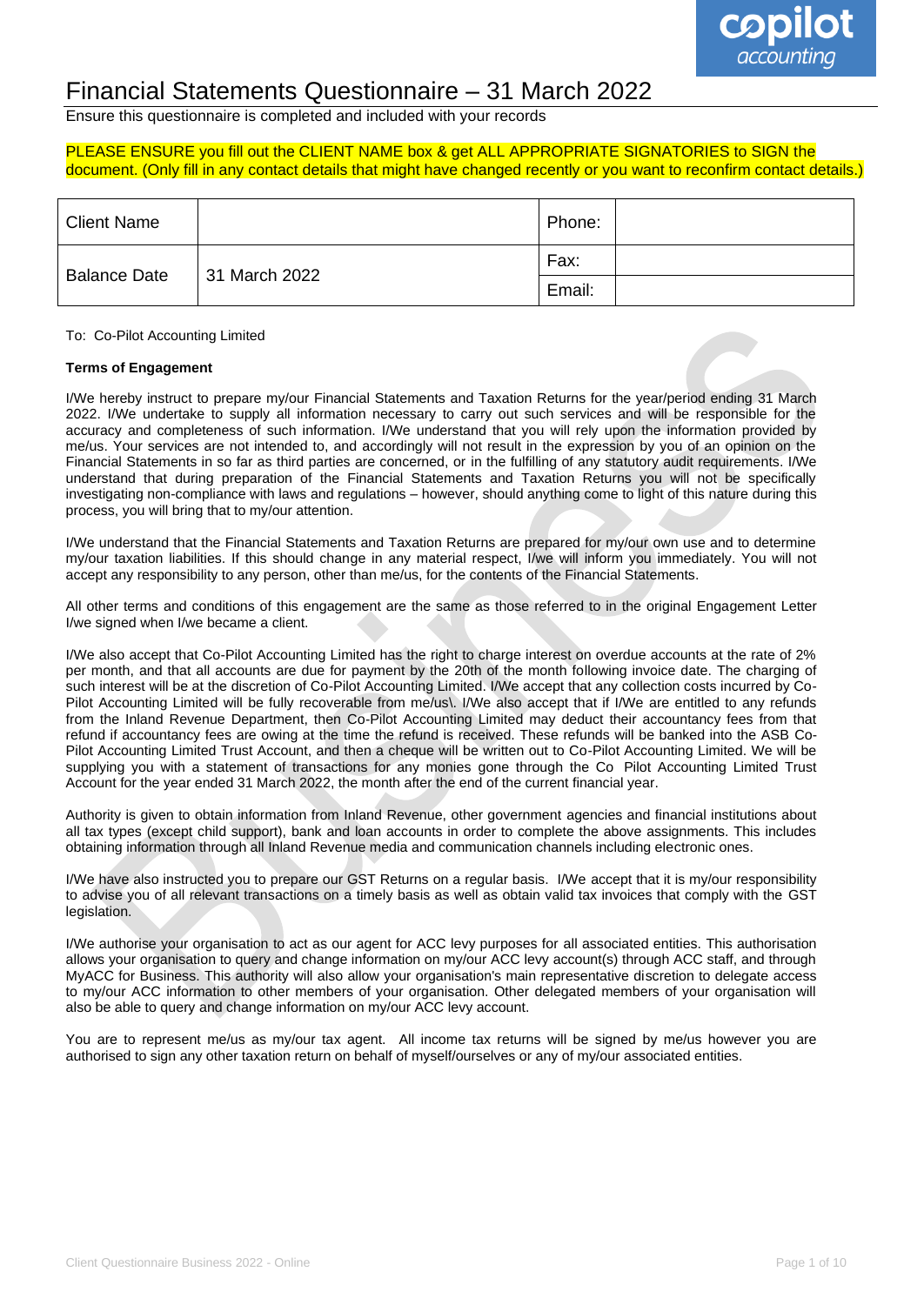

| <b>Name</b> | <b>IRD Number</b> | <b>Signature</b> | <b>Date</b> |
|-------------|-------------------|------------------|-------------|
|             |                   |                  |             |
|             |                   |                  |             |
|             |                   |                  |             |
|             |                   |                  |             |
|             |                   |                  |             |

#### Only applicable for companies:

**Under the Companies Amendment Act 2014 there is now a requirement for all directors to provide their place of birth and date of birth AND in addition, there must be at least one director that either lives in New Zealand; or lives in Australia and is a director of a company incorporated in Australia:**

| <b>Director</b> | Date of birth | City / Town of birth | <b>Country of birth</b> | <b>Current residential address</b> |
|-----------------|---------------|----------------------|-------------------------|------------------------------------|
|                 |               |                      |                         |                                    |
|                 |               |                      |                         |                                    |
|                 |               |                      |                         |                                    |
|                 |               |                      |                         |                                    |
|                 |               |                      |                         |                                    |

| Convenient time to call you is:                                                                           |                               |
|-----------------------------------------------------------------------------------------------------------|-------------------------------|
| Alternative phone numbers are:                                                                            |                               |
| When do you want your accounts completed by?                                                              |                               |
| Would you like us to supply a copy to your bank?                                                          | $Yes \Box No \Box$ (Tick One) |
| If your accounts are to be supplied to your bank,<br>please advise the name of your current bank manager: |                               |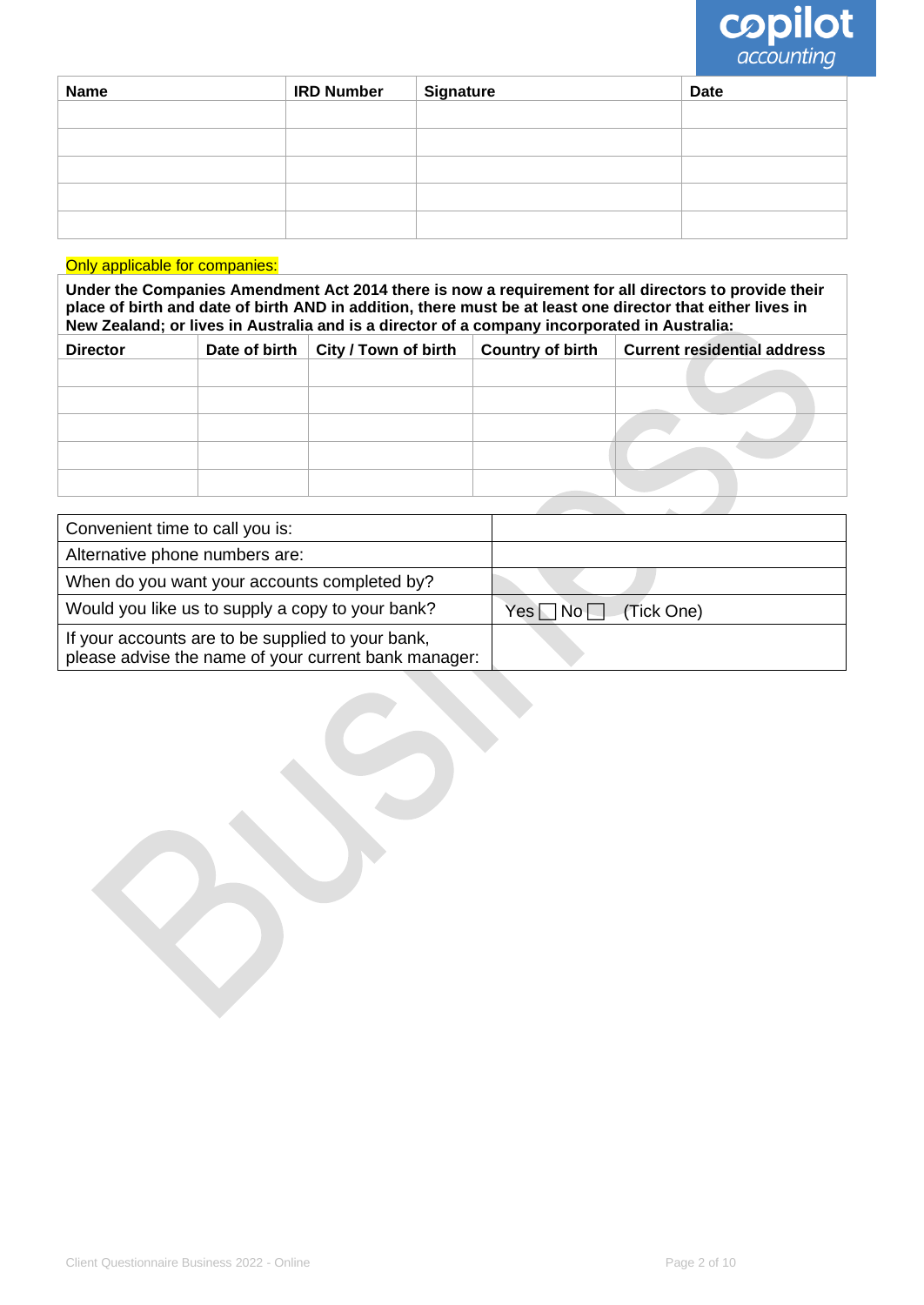

| <b>Records Required:</b>                                                                                                                                                                                   | ✓                        | Comment:                                                   |
|------------------------------------------------------------------------------------------------------------------------------------------------------------------------------------------------------------|--------------------------|------------------------------------------------------------|
| <b>Employer - Wages paid to Employees</b>                                                                                                                                                                  |                          |                                                            |
| Supply a month-by-month summary of gross wages and PAYE deductions<br>as returned to the IRD. (Not required if you use Xero Payroll).                                                                      | П                        |                                                            |
| <b>Covid-19 Wage Subsidy and Small Business Loan</b>                                                                                                                                                       |                          |                                                            |
| Have you received the Wage Subsidy? (please note all dates and receipts)                                                                                                                                   | $\Box$                   | Date rec: $1/2$ \$                                         |
| Have you received Resurgence Support Payments? (please note all dates<br>and receipts)                                                                                                                     | ப                        | Date rec: $1/1$ \$                                         |
| Have you received the Government Small Business Loan?                                                                                                                                                      |                          | Date rec: $1/1$ \$                                         |
| <b>Fringe Benefit Tax (FBT) Returns</b>                                                                                                                                                                    |                          |                                                            |
| Supply copies of Fringe Benefit Tax (FBT) returns and work papers.                                                                                                                                         | $\overline{\phantom{a}}$ |                                                            |
| <b>Final Bank Statement</b>                                                                                                                                                                                |                          |                                                            |
| Final bank statement for the year for all bank accounts                                                                                                                                                    | $\Box$                   |                                                            |
| <b>Loan Statements</b>                                                                                                                                                                                     |                          |                                                            |
| Supply a copy of any loan transaction statements for the financial year up to<br>your balance date, including loans that have been refinanced or repaid<br>during the year.                                | П                        |                                                            |
| <b>Interest and Dividend Certificates</b>                                                                                                                                                                  |                          |                                                            |
| Supply copies of certificates.                                                                                                                                                                             |                          |                                                            |
| Accounts Receivable (Debtors) - see attached Schedule 1                                                                                                                                                    |                          |                                                            |
| All accounts or amounts owing to you at balance date should be scheduled.<br><b>Exclude</b> bad debts. To enable bad debts to be excluded from income, these<br>must be written off prior to balance date. | $\overline{\phantom{a}}$ | Total at Balance Date:<br>\$<br>GST Included □ Excluded □  |
| Accounts Payable (Creditors) - see attached Schedule 2                                                                                                                                                     |                          |                                                            |
| All accounts or amounts owing by you at balance date should be scheduled<br>indicating name of creditor, amount and what the debt is for.                                                                  | $\Box$                   | Total at Balance Date:<br>\$.<br>GST Included □ Excluded □ |
| <b>Cash on Hand</b>                                                                                                                                                                                        |                          |                                                            |
| *Cash on Hand<br>Date banked ///<br>\$                                                                                                                                                                     | $\vert \ \ \vert$        |                                                            |
| Petty Cash<br>$\mathcal{L}_{\mathcal{L}}$                                                                                                                                                                  | $\overline{\phantom{0}}$ |                                                            |
| <b>Till Floats/Cash Floats</b><br>*Incl cash sales prior to balance date but not banked until after balance date                                                                                           | $\overline{\phantom{a}}$ |                                                            |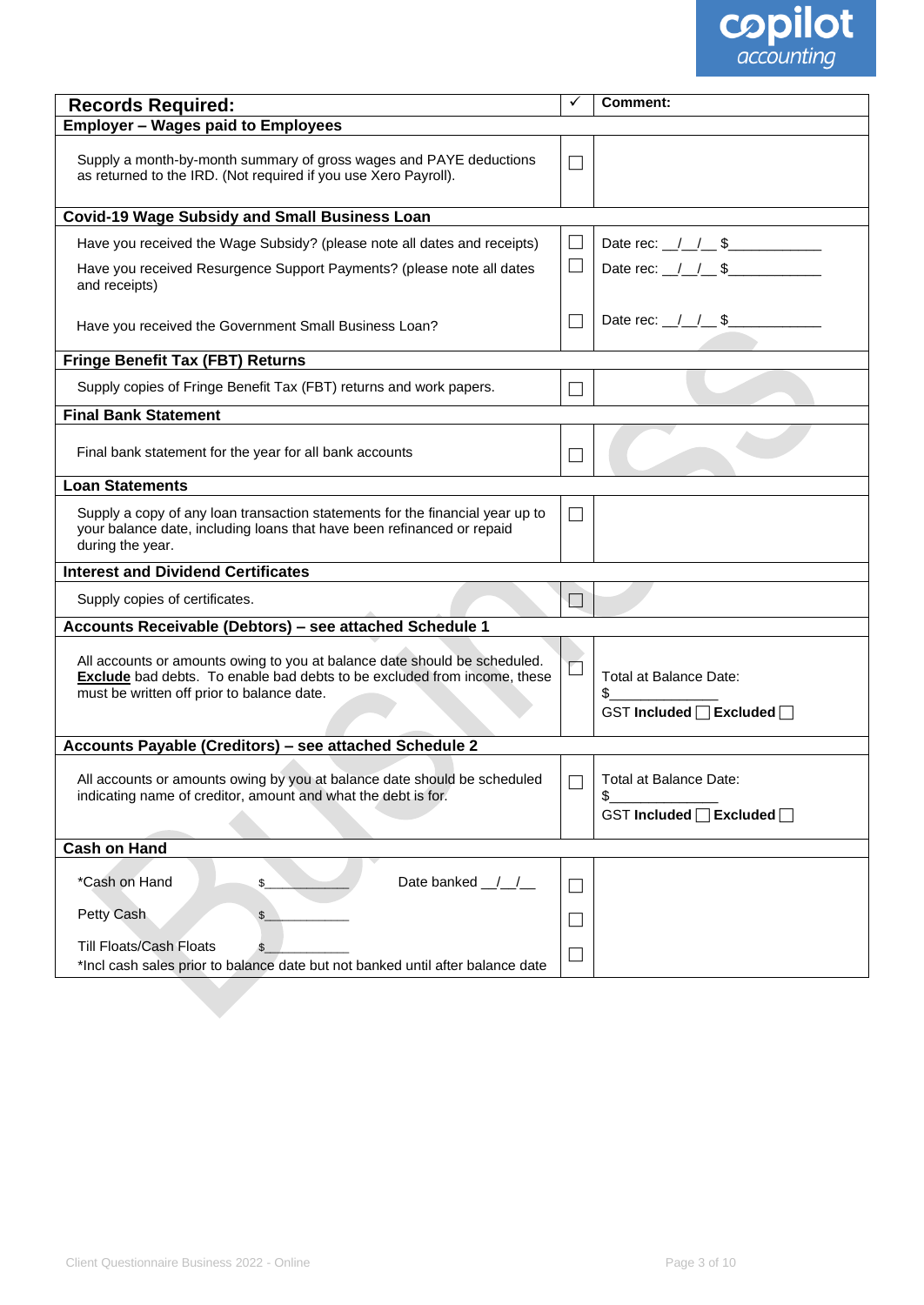

| <b>Stock on Hand</b>                                                                                                                                                                                                                                                                                                                                                                                                                                                                                                                                                                                                   |                                                 |                                                                                                                                                                        |
|------------------------------------------------------------------------------------------------------------------------------------------------------------------------------------------------------------------------------------------------------------------------------------------------------------------------------------------------------------------------------------------------------------------------------------------------------------------------------------------------------------------------------------------------------------------------------------------------------------------------|-------------------------------------------------|------------------------------------------------------------------------------------------------------------------------------------------------------------------------|
| <b>Stock</b><br>Stock should be physically counted at balance date and adequate records<br>retained to substantiate the dollar value arrived at.<br>Please note that if you estimate your stock to be less than \$10,000 at the<br>end of your income year, you may have the option of not physically counting<br>your stock. In these circumstances we will assume that your closing stock is<br>the same as your opening stock. Please indicate if you would like to use this<br>option.<br><b>Work in Progress</b><br>Include material costs, labour costs and overhead costs.<br>Briefly, how was this calculated? | $\Box$<br>$\Box$<br>$\mathcal{L}_{\mathcal{A}}$ | Valued at lower of:<br>$\overline{\phantom{a}}$ cost<br>• net realisable value<br>• market value<br>\$<br>GST Included □ Excluded □<br>\$<br>GST Included □ Excluded □ |
| <b>Prepayments Made</b><br>Balance of any payments made before balance date for goods or services<br>not received or used by balance date.<br><b>Income in Advance</b><br>Balance of any receipts received before balance date for goods or services<br>not provided by balance date.                                                                                                                                                                                                                                                                                                                                  | $\mathcal{L}_{\mathcal{A}}$<br>$\Box$           | \$<br>GST Included   Excluded  <br>\$<br>GST Included □ Excluded □                                                                                                     |
| <b>Capital Expenditure</b>                                                                                                                                                                                                                                                                                                                                                                                                                                                                                                                                                                                             |                                                 |                                                                                                                                                                        |
| Attach details of assets purchased or sold during the year such as motor<br>vehicles, plant and equipment and properties. Where applicable please<br>provide the following details:                                                                                                                                                                                                                                                                                                                                                                                                                                    | $\Box$                                          |                                                                                                                                                                        |
| • Hire purchase or loan agreements<br>• Lease agreements<br>• All legal statements and agreements<br>Trade-in details<br>Lost, stolen or scrapped items<br>Insurance pay out<br>• Copy of Tax Invoices<br>A copy of last year's Asset and Depreciation Schedule is attached for your<br>information. We suggest you review the schedule and indicate any assets                                                                                                                                                                                                                                                        | N                                               |                                                                                                                                                                        |
| that no longer exist.                                                                                                                                                                                                                                                                                                                                                                                                                                                                                                                                                                                                  |                                                 |                                                                                                                                                                        |
| <b>Transactions Not Through the Business</b>                                                                                                                                                                                                                                                                                                                                                                                                                                                                                                                                                                           |                                                 |                                                                                                                                                                        |
| Were all sales banked into your business trading bank account? Yes □ No<br>If No, list amounts not banked and when they were lodged:                                                                                                                                                                                                                                                                                                                                                                                                                                                                                   |                                                 | Personal<br><b>Business</b><br>Other                                                                                                                                   |
| <b>Other Non-Taxable Income</b>                                                                                                                                                                                                                                                                                                                                                                                                                                                                                                                                                                                        |                                                 |                                                                                                                                                                        |
| Did you receive non-taxable income from any other sources?<br>If Yes, please provide details.                                                                                                                                                                                                                                                                                                                                                                                                                                                                                                                          | ⊔                                               |                                                                                                                                                                        |
| <b>Legal and Loan Documents</b>                                                                                                                                                                                                                                                                                                                                                                                                                                                                                                                                                                                        |                                                 |                                                                                                                                                                        |
| Please attach any solicitor's statements and Sale and Purchase Agreements<br>relating to any legal transactions during the year. Please also include<br>Statements and Agreements relating to any mortgages, hire purchase, leases<br>or loans.                                                                                                                                                                                                                                                                                                                                                                        | $\Box$                                          |                                                                                                                                                                        |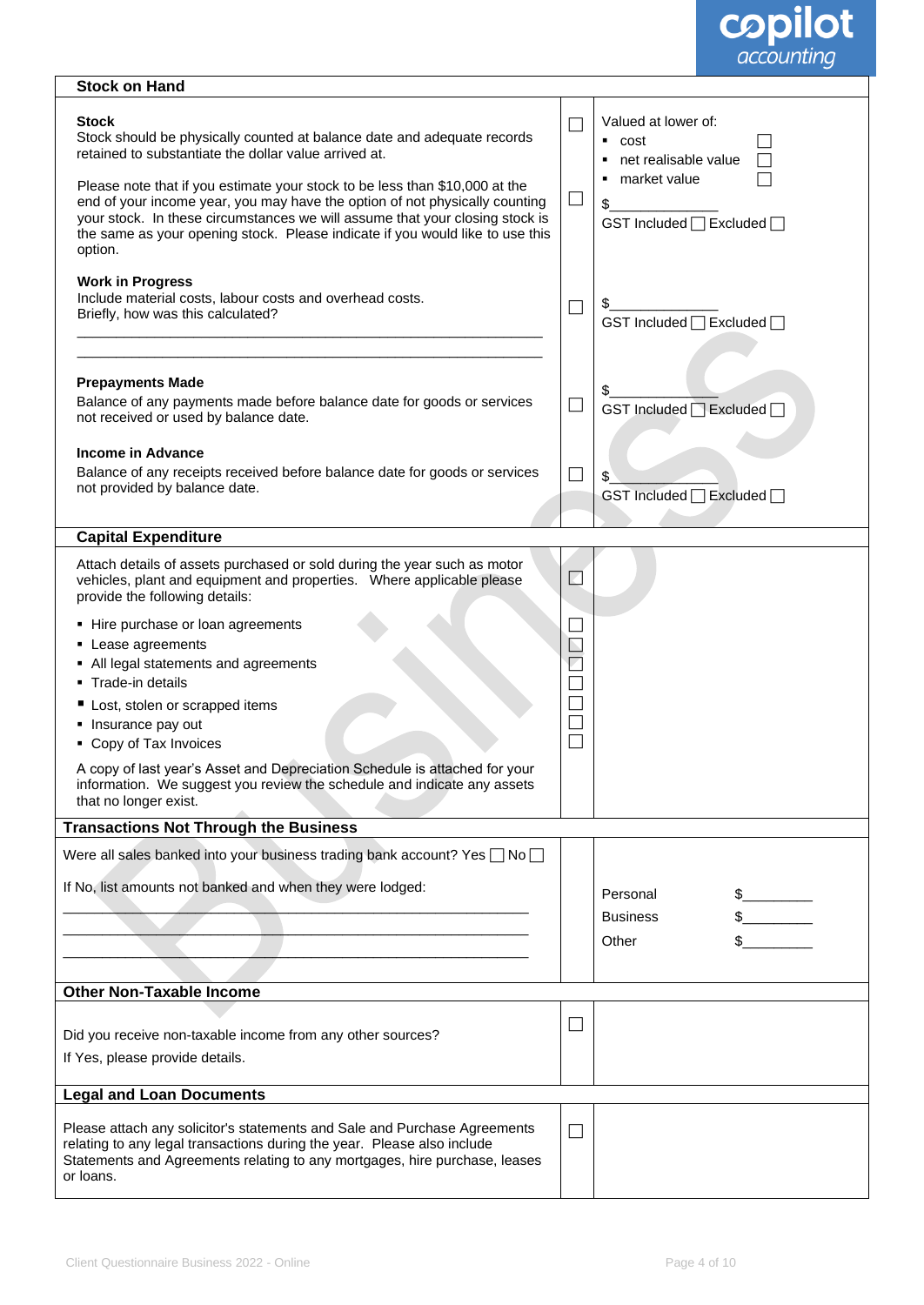

| <b>Business Expenses</b>                                                                                                                                                                                                                                   |        |                                               |
|------------------------------------------------------------------------------------------------------------------------------------------------------------------------------------------------------------------------------------------------------------|--------|-----------------------------------------------|
| There are a number of invoices that we specifically require. Please ensure the<br>records you provide us with include all paid accounts for:                                                                                                               |        |                                               |
| Insurance premiums<br>Legal fees                                                                                                                                                                                                                           |        |                                               |
| <b>Private Use</b>                                                                                                                                                                                                                                         |        |                                               |
| Value of goods taken for private use at their cost price.                                                                                                                                                                                                  |        | \$.<br><b>GST Included</b><br><b>Excluded</b> |
| <b>Expenses paid in Cash or from Personal Funds</b>                                                                                                                                                                                                        |        |                                               |
| Please provide a list if applicable.                                                                                                                                                                                                                       |        |                                               |
| <b>Residential Land Withholding Tax</b>                                                                                                                                                                                                                    |        |                                               |
| Have you sold residential property in New Zealand where Residential Land<br>Withholding Tax has been deducted and paid to the IRD? If so, provide details<br>e.g. IR1100 Residential land withholding tax return and other sale and<br>purchase documents. | $\Box$ |                                               |
| <b>Residential Property Sales</b>                                                                                                                                                                                                                          |        |                                               |
| Have you sold any residential property during the year (not otherwise detailed<br>on the information provided)?                                                                                                                                            |        |                                               |
| If yes, when was the property purchased?                                                                                                                                                                                                                   |        |                                               |
| If it was purchased with 10 years of the sale date,                                                                                                                                                                                                        |        | \$                                            |
| • what was the original purchase price                                                                                                                                                                                                                     |        |                                               |
| • and the sale price?                                                                                                                                                                                                                                      |        |                                               |
| Mortgage Interest Paid on Residential Properties                                                                                                                                                                                                           |        |                                               |
| Have you incurred interest on residential properties owned (which is not your<br>main family home)? Is the interest also against properties other than<br>residential rentals? If so, please provide details of amount of interest and<br>dates paid.      |        |                                               |
| <b>Research and Development</b>                                                                                                                                                                                                                            |        |                                               |
| Have you spent an amount on research and development during the income<br>year? If so, provide ledger accounts and details of expenditure                                                                                                                  | $\Box$ |                                               |
|                                                                                                                                                                                                                                                            |        |                                               |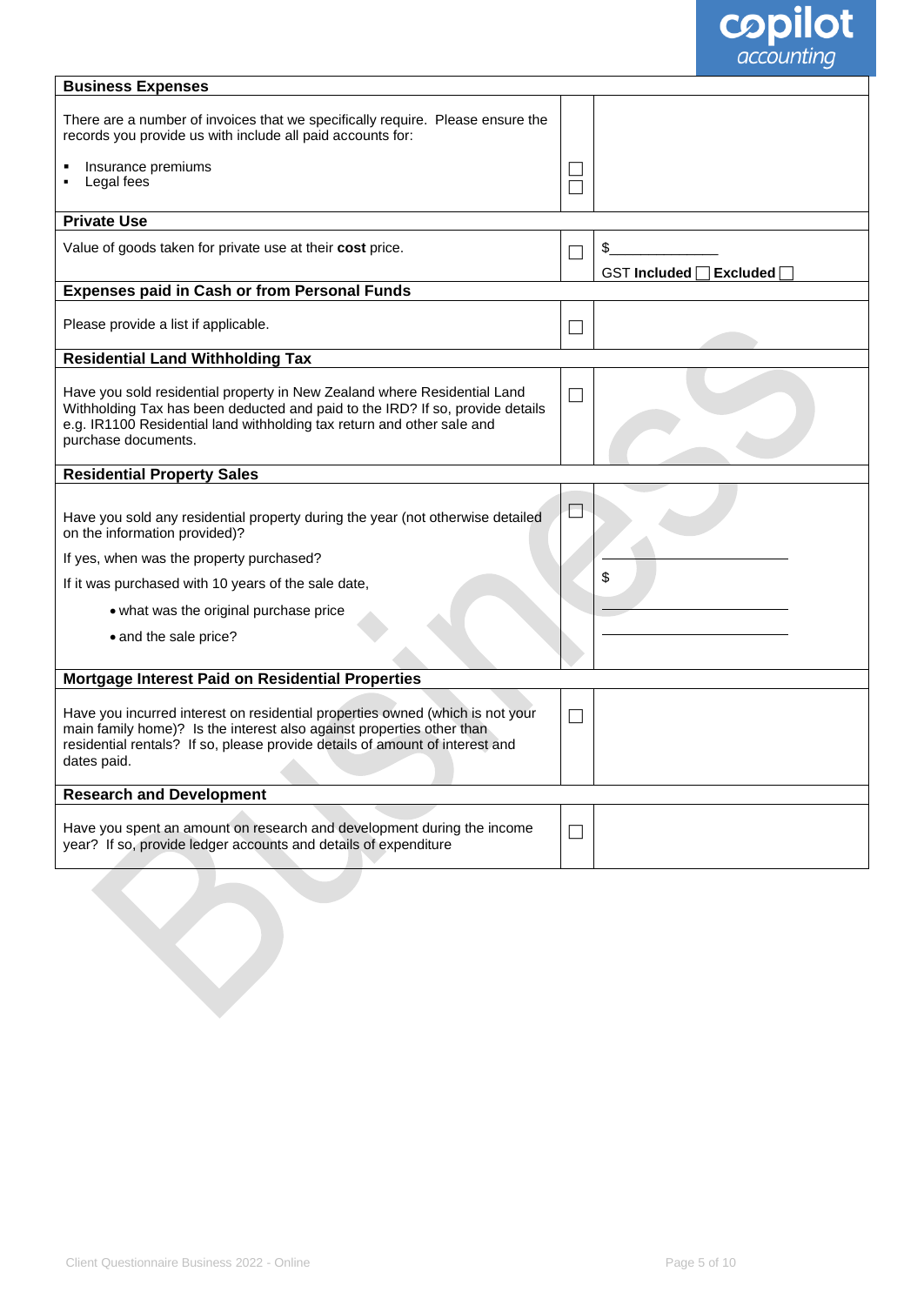

| <b>Motor Vehicles</b>                                                                                                                                                                                                                                                                                                       |                                       |                |                                                   |               |
|-----------------------------------------------------------------------------------------------------------------------------------------------------------------------------------------------------------------------------------------------------------------------------------------------------------------------------|---------------------------------------|----------------|---------------------------------------------------|---------------|
| The proportion of motor vehicle business use as established by your vehicle log book(s) is/are:                                                                                                                                                                                                                             |                                       |                |                                                   |               |
|                                                                                                                                                                                                                                                                                                                             |                                       |                |                                                   |               |
|                                                                                                                                                                                                                                                                                                                             |                                       |                |                                                   |               |
| <b>Business</b>                                                                                                                                                                                                                                                                                                             | km                                    |                |                                                   |               |
| Total                                                                                                                                                                                                                                                                                                                       | km                                    |                |                                                   |               |
| Percentage Business ______                                                                                                                                                                                                                                                                                                  | %                                     |                |                                                   |               |
| Vehicle Description: \\square\\sqrt{n}{\sqrt{n}}\$                                                                                                                                                                                                                                                                          |                                       |                |                                                   |               |
| <b>Business</b>                                                                                                                                                                                                                                                                                                             | km                                    |                |                                                   |               |
| Total                                                                                                                                                                                                                                                                                                                       | km                                    |                |                                                   |               |
| Percentage Business _                                                                                                                                                                                                                                                                                                       | $\%$                                  |                |                                                   |               |
| Please note that a detailed and accurate log book must be completed for a three month period every three years or vehicle<br>expense claims will be limited to a maximum of 25% of expenses incurred. If you are operating as a Company, please indicate<br>which vehicles you are currently paying Fringe Benefit tax for: |                                       |                |                                                   |               |
|                                                                                                                                                                                                                                                                                                                             |                                       |                |                                                   |               |
| <b>Home Office Expenses</b>                                                                                                                                                                                                                                                                                                 |                                       |                |                                                   |               |
| If part of your home is set aside principally for use as an office/workshop/storage area, please provide the following details:                                                                                                                                                                                             |                                       |                |                                                   |               |
| Address for Home Office                                                                                                                                                                                                                                                                                                     |                                       |                |                                                   |               |
| Home Office area: - no change as per previous year                                                                                                                                                                                                                                                                          |                                       |                |                                                   |               |
| <b>OR</b>                                                                                                                                                                                                                                                                                                                   |                                       |                |                                                   |               |
| Area used for Business:                                                                                                                                                                                                                                                                                                     |                                       | m <sup>2</sup> |                                                   |               |
| Total Area of House & Workshop:                                                                                                                                                                                                                                                                                             |                                       | m <sup>2</sup> |                                                   |               |
|                                                                                                                                                                                                                                                                                                                             |                                       |                |                                                   |               |
| <b>Actual Cost Method</b>                                                                                                                                                                                                                                                                                                   |                                       |                | OR IRD Square Metre Rate Method (see below note)* |               |
| Power                                                                                                                                                                                                                                                                                                                       | \$                                    |                |                                                   |               |
| Insurance (Building & Contents)                                                                                                                                                                                                                                                                                             |                                       |                |                                                   |               |
| Interest (House Mortgage)                                                                                                                                                                                                                                                                                                   | s                                     |                | Interest (House Mortgage)                         | $\frac{1}{2}$ |
| Rates (including regional council rates) \$                                                                                                                                                                                                                                                                                 |                                       |                | Rates (including regional council rates) \$       |               |
| Rent                                                                                                                                                                                                                                                                                                                        |                                       |                | Rent                                              | $\mathbb{S}$  |
| Repairs & Maintenance                                                                                                                                                                                                                                                                                                       | <u> 1999 - Johann Barnett, f</u>      |                |                                                   |               |
| Telephone rental                                                                                                                                                                                                                                                                                                            | <u> 1999 - Jan Barnett, politik e</u> |                |                                                   |               |
| Other                                                                                                                                                                                                                                                                                                                       |                                       |                |                                                   |               |
| <b>Total</b>                                                                                                                                                                                                                                                                                                                | \$                                    |                |                                                   |               |
| *Would you like to use the IRD rate? Currently it is \$42.75 per square metre. This allowance doesn't cover Mortgage Interest,<br>Rates or Rent costs so we would still require these amounts.                                                                                                                              |                                       |                |                                                   |               |

 $\overline{\phantom{0}}$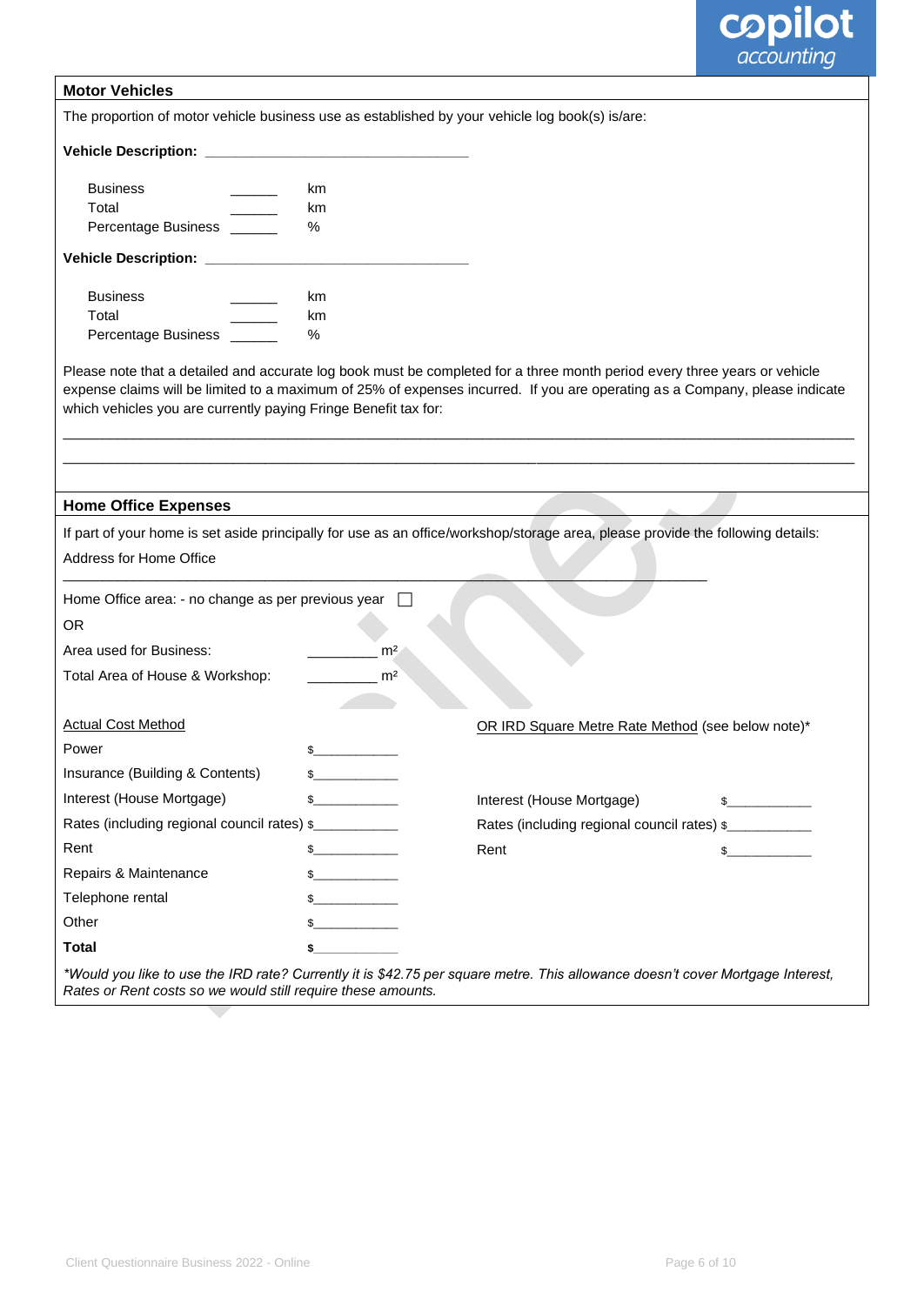# **copilot**<br>*accounting*

| <b>Mixed Use Holiday Home</b>                                                                                                                                                                                                                                                                                |                      |  |
|--------------------------------------------------------------------------------------------------------------------------------------------------------------------------------------------------------------------------------------------------------------------------------------------------------------|----------------------|--|
| Does this entity have a property (such as a holiday home or a bach) that is used privately and also to                                                                                                                                                                                                       |                      |  |
| derive income?                                                                                                                                                                                                                                                                                               | Yes $\Box$ No $\Box$ |  |
| Details of property_                                                                                                                                                                                                                                                                                         |                      |  |
|                                                                                                                                                                                                                                                                                                              |                      |  |
| Was the property empty for 62 days or more in the income year?                                                                                                                                                                                                                                               | Yes $\Box$ No $\Box$ |  |
| If yes, please complete the following section so we can determine the amount of allowable deductions.                                                                                                                                                                                                        |                      |  |
| <b>Mixed Use Holiday Home - Information Required</b>                                                                                                                                                                                                                                                         |                      |  |
| The number of days the property was empty during the income year                                                                                                                                                                                                                                             |                      |  |
| The number of days the asset was used by family or associated persons* during the income year<br>OR where income from any person received was less than 80% of market rate<br>* Associated persons include close relatives, or if owned by an entity, persons associated with the entity owning the property |                      |  |
| If there is more than one tenant who used the property through the year, please attach details.                                                                                                                                                                                                              |                      |  |
| Name of tenant:                                                                                                                                                                                                                                                                                              |                      |  |
| Relationship to owner (if any):<br><u> 2000 - Jan James James James James James James James James James James James James James James James James Ja</u>                                                                                                                                                     |                      |  |
| $\frac{1}{2}$<br>Amount of rent they paid:                                                                                                                                                                                                                                                                   |                      |  |
| Dates rented (From: To)                                                                                                                                                                                                                                                                                      |                      |  |
| Expenses incurred in respect of the property (the list below is not exhaustive - details of all expenses will be<br>required):                                                                                                                                                                               |                      |  |
| Cost of advertising for tenants                                                                                                                                                                                                                                                                              |                      |  |
| Cost of repairing damages caused by tenants                                                                                                                                                                                                                                                                  |                      |  |
| Number of days spent in the property while repairing damages caused by tenants                                                                                                                                                                                                                               |                      |  |
| Mortgage interest                                                                                                                                                                                                                                                                                            |                      |  |
| Rates                                                                                                                                                                                                                                                                                                        |                      |  |
| Insurance                                                                                                                                                                                                                                                                                                    |                      |  |
| Repairs/maintenance for general wear and tear                                                                                                                                                                                                                                                                |                      |  |
| Other (please give details)                                                                                                                                                                                                                                                                                  |                      |  |
|                                                                                                                                                                                                                                                                                                              |                      |  |
|                                                                                                                                                                                                                                                                                                              |                      |  |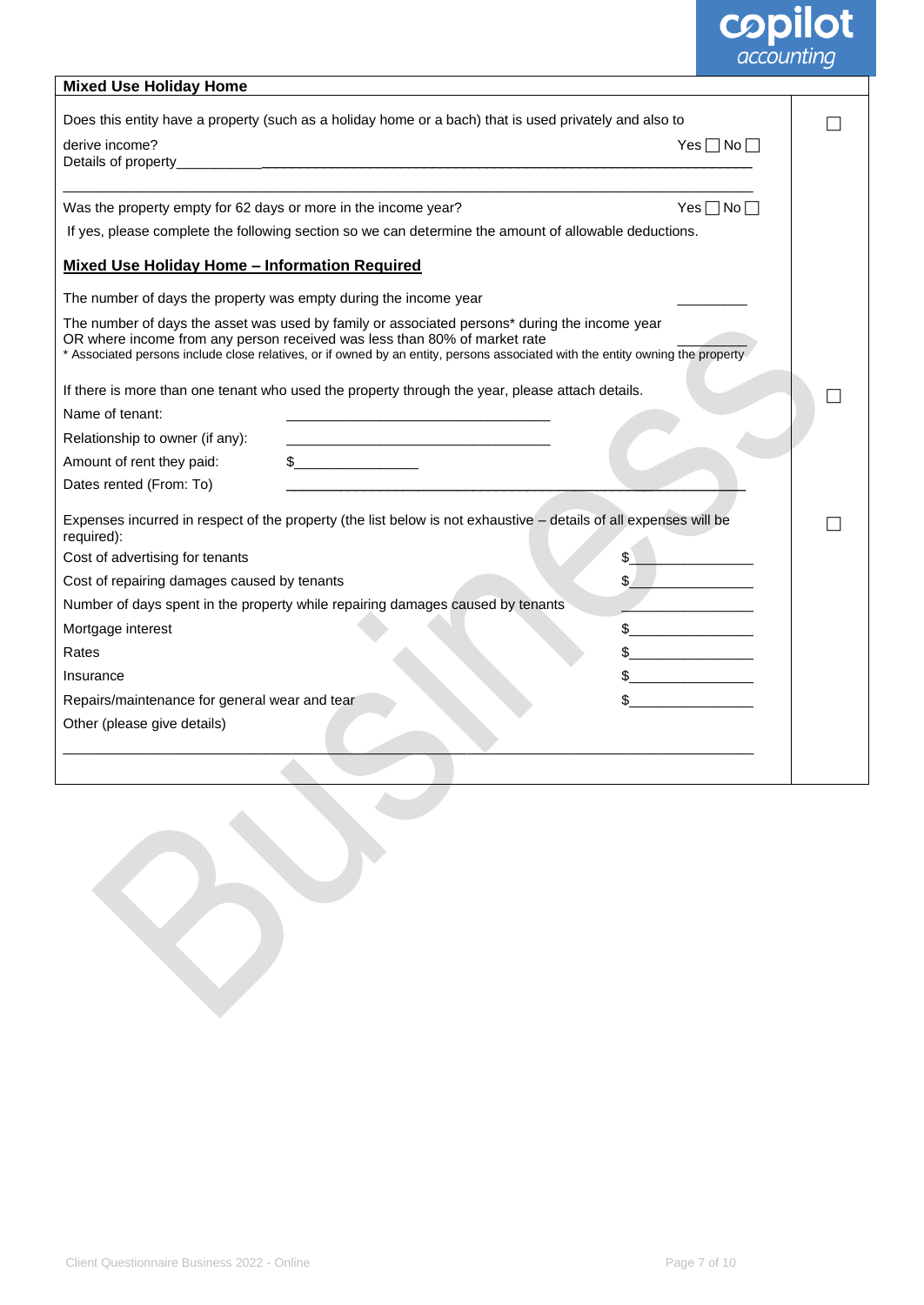# **copilot**<br>accounting

| <b>Mixed Use Boat or Plane</b>                                                                                                                                                                              |  |
|-------------------------------------------------------------------------------------------------------------------------------------------------------------------------------------------------------------|--|
|                                                                                                                                                                                                             |  |
| Does this entity have a boat or plane (with a market value of \$50,000 or greater), that is used privately and also to                                                                                      |  |
| derive income?<br>$Yes \Box No \Box$                                                                                                                                                                        |  |
| If Yes, provide details:                                                                                                                                                                                    |  |
| Description:                                                                                                                                                                                                |  |
| Market value:                                                                                                                                                                                               |  |
| Was the asset unused for 62 days or more in the income year?<br>$Yes \Box No \Box$                                                                                                                          |  |
| If yes, please complete the following section so we can determine the amount of allowable deductions.                                                                                                       |  |
| <b>Mixed Use Boat or Plane - Information Required</b>                                                                                                                                                       |  |
|                                                                                                                                                                                                             |  |
| The number of days the asset was unused during the income year                                                                                                                                              |  |
| The number of days the asset was used by family or associated persons* during the income year                                                                                                               |  |
| OR where income from any person received was less than 80% of market rate<br>* Associated persons include close relatives, or if owned by an entity, persons associated with the entity owning the property |  |
| For non-associated persons where payment received is at least 80% of market value:                                                                                                                          |  |
| Number of days the asset was used:                                                                                                                                                                          |  |
| Income received:                                                                                                                                                                                            |  |
| Expenses incurred in respect of the property (the list below is not exhaustive - details of all expenses will be<br>required):                                                                              |  |
| Cost of advertising for hireage                                                                                                                                                                             |  |
| Cost of repairing damages caused by hireage                                                                                                                                                                 |  |
| Operating costs / supplies                                                                                                                                                                                  |  |
| Insurance                                                                                                                                                                                                   |  |
| Repairs/maintenance for general wear and tear                                                                                                                                                               |  |
| Other (please give details)                                                                                                                                                                                 |  |
|                                                                                                                                                                                                             |  |
|                                                                                                                                                                                                             |  |
| <b>Cryptoassets</b>                                                                                                                                                                                         |  |
| Have you received or traded in cryptoassets during the income year? If so,<br>please provide the following information:                                                                                     |  |
| The type of cryptoasset                                                                                                                                                                                     |  |
| For each transaction provide the date, type of transaction i.e. received<br>or disposed of, number of units, value in NZD                                                                                   |  |
| Total units of each cryptoasset held at the beginning and end of the<br>year                                                                                                                                |  |
| Exchange records and bank statements                                                                                                                                                                        |  |
| Wallet addresses                                                                                                                                                                                            |  |
|                                                                                                                                                                                                             |  |

#### *Thank you for completing this questionnaire Don't forget to sign it*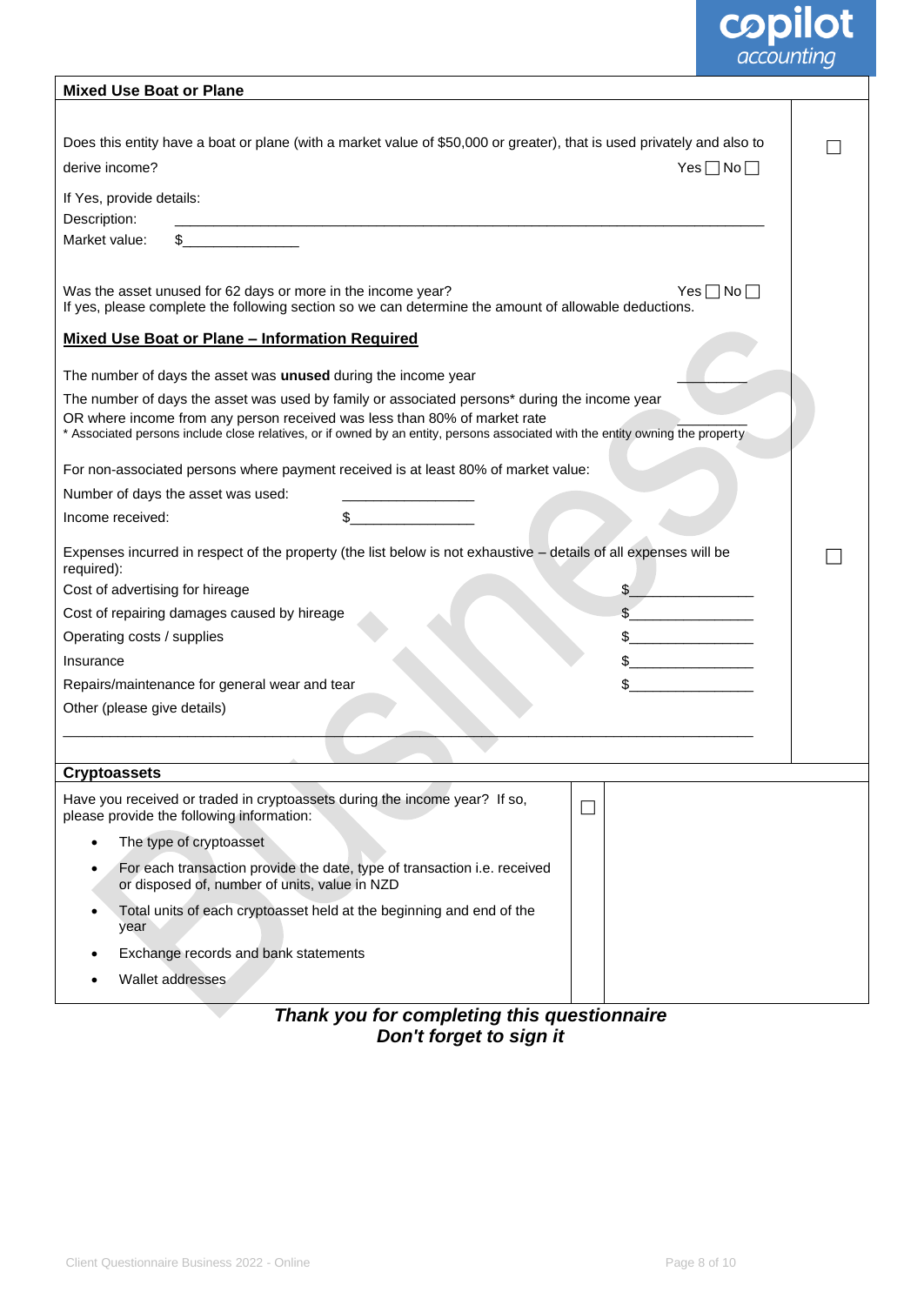

# Schedule 1 – Accounts Receivable (Debtors) Amounts owing to you at 31 March 2022

| <b>Client Name</b>              |                            |      |                       |
|---------------------------------|----------------------------|------|-----------------------|
| Name of Debtor                  | <b>Description of Sale</b> | Code | <b>Total Incl GST</b> |
|                                 |                            |      |                       |
|                                 |                            |      |                       |
|                                 |                            |      |                       |
|                                 |                            |      |                       |
|                                 |                            |      |                       |
|                                 |                            |      |                       |
|                                 |                            |      |                       |
|                                 |                            |      |                       |
|                                 |                            |      |                       |
|                                 |                            |      |                       |
|                                 |                            |      |                       |
|                                 |                            |      |                       |
|                                 |                            |      |                       |
|                                 |                            |      |                       |
|                                 |                            |      |                       |
|                                 |                            |      |                       |
|                                 |                            |      |                       |
|                                 |                            |      |                       |
|                                 |                            |      |                       |
|                                 |                            |      |                       |
|                                 |                            |      |                       |
|                                 |                            |      |                       |
|                                 |                            |      |                       |
|                                 |                            |      |                       |
|                                 |                            |      |                       |
|                                 |                            |      |                       |
| $\overline{\phantom{a}}$ Totals |                            |      |                       |

### **Totals**